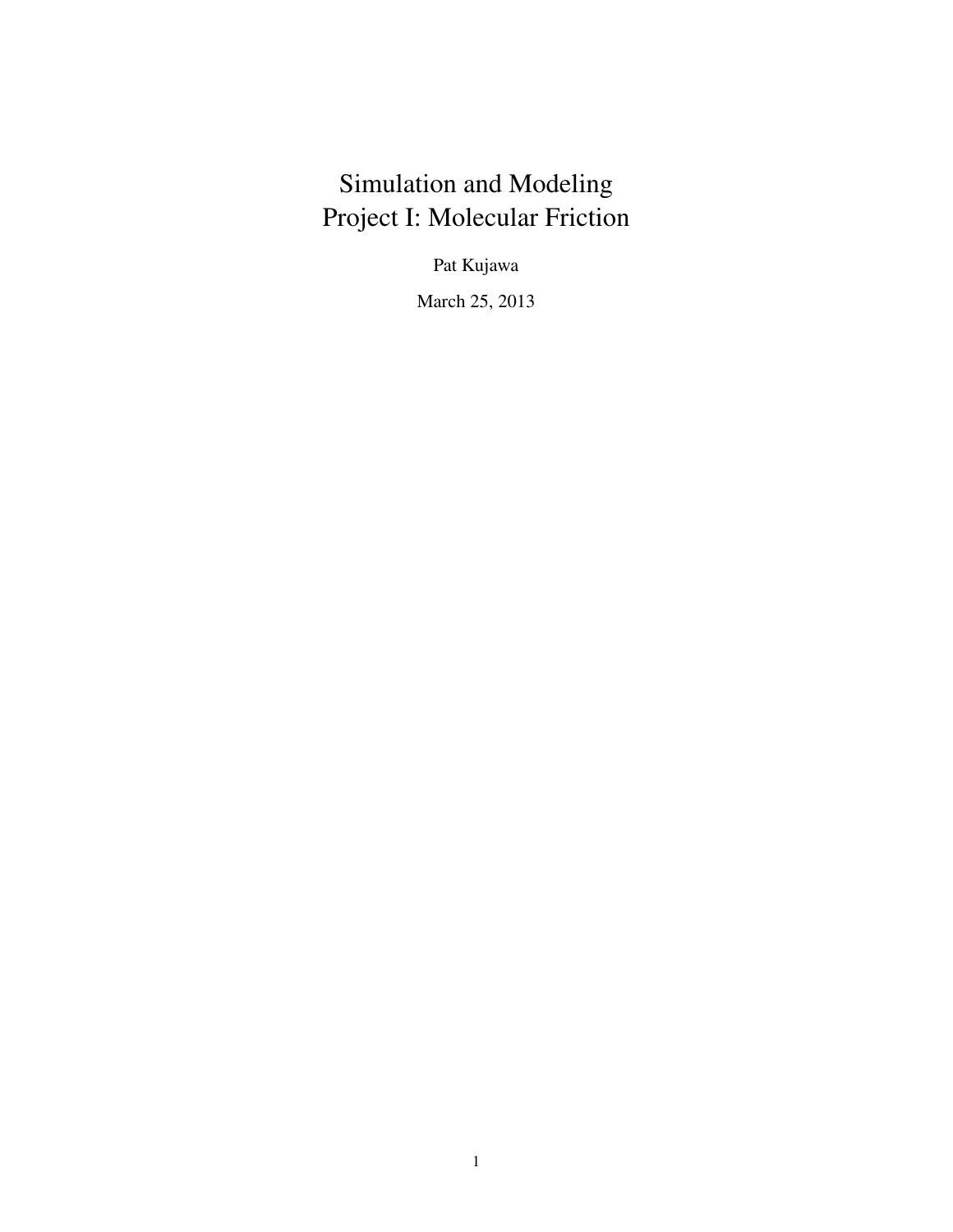#### 1 Introduction

As suggested in Gould's book (pp. 279-280), I adapted Ringlein & Robbins' simulation of a microscopic model of friction for python and performed similar analysis to reach an independent reproduction of those results; namely, that the coefficient of friction increases linearly with effective area  $A_{eff}$ , where  $A_{eff}$  is a measure of the molecular contact region. In these simulations,  $A_{eff}$  is modified in by modifying the normal force acting upon each particle in the sled. The results show that the force it takes to pull the sled over the initial trough increases as a linear function of  $A_{eff}$ , matching Ringlein & Robbins' results.

#### 2 Method

I implemented a simulation in python which used the Verlet integration method and a collection of forces (Lennard-Jones, normal, spring, pulling, damping) to advance a container of particles through time. The particles were segregated into floor particles (which received no resultant acceleration) and sled particles (which were connected by springs in a triangular truss, wide side down). In each time step, particles in the sled experienced an all-pairs Lennard-Jones interaction, a normal force (positive or negative), and spring interactions with connected particles. Additionally, the puller (farthest right sled particle) was forced right at a constant rate by a separate spring interaction, while the damper (farthest left sled particle) experienced a force proportionally opposed to its velocity. The state data (positions, velocities, and accelerations) for each particle were stored, along with metadata describing the varying force coefficients, in a time-stamped container and aggregated to create animations of the particles' positions over time as well as plots of forces.

To validate Ringlein & Robbins' conclusions, it was necessary to track the pulling force,  $F_p$ , as it changed over time. Then the friction force was interpreted as the peak force experienced before the sled left its trough (i.e. moved by more than  $a = \frac{1}{2} 2^{\frac{1}{6}}$ .

### 3 Verification of Program

Previous work showed, through conservation of energy and visual inspection, that the Lennard-Jones force between particles was correctly implemented (importantly, an integration  $dt$  of 0.01 was found to be adequate). Further, visual inspection and live-updating of values in animations were used to verify that the damping and pulling forces were (at least qualitatively) correct. Finally, results closely matching Ringlein & Robbins' imply conformance.

#### 4 Data

I determined the frictional force for each system described in the following table.

|    | $\mu_s$ | c     |
|----|---------|-------|
|    | 0.417   | 2.726 |
| 9  | 0.397   | 2.234 |
| 13 | 0.383   | 2.193 |
| 17 | 0.366   | 2.146 |

N is the number of particles in the sled. W varied from -20 to 40 by increments of five (except for N=1, which started at W=0). Pulling rate  $(F_{pv})$  was 0.1. Coefficients are a least-squares fit to the equation  $f_s = \mu_s W + cA_{eff}$ where  $A_{eff}$  is the number of sled particles in contact with the floor.

The pulling force of a particle was plotted vs time to show the pattern of peaking indicative of static friction (Figure 1).



Figure 1: A lengthy run of the simulation shows that the pattern of increasing the pulling force until a breaking point is reached is periodic.

Figure 2 replicates Ringlein & Robbins' (p. 886) plot of friction force vs normal force for a variety of sled sizes.

A comprehensive view of friction force vs time for varying normal forces and sled sizes is shown in Figure 3.

# 5 Analysis

It is clear from Figure 2 that the friction force changes linearly with respect to normal force, regardless of the sled size. Since the normal force is increasing the proximity of contact between the sled and the floor, it can be thought of as an increase in  $A_{eff}$ .